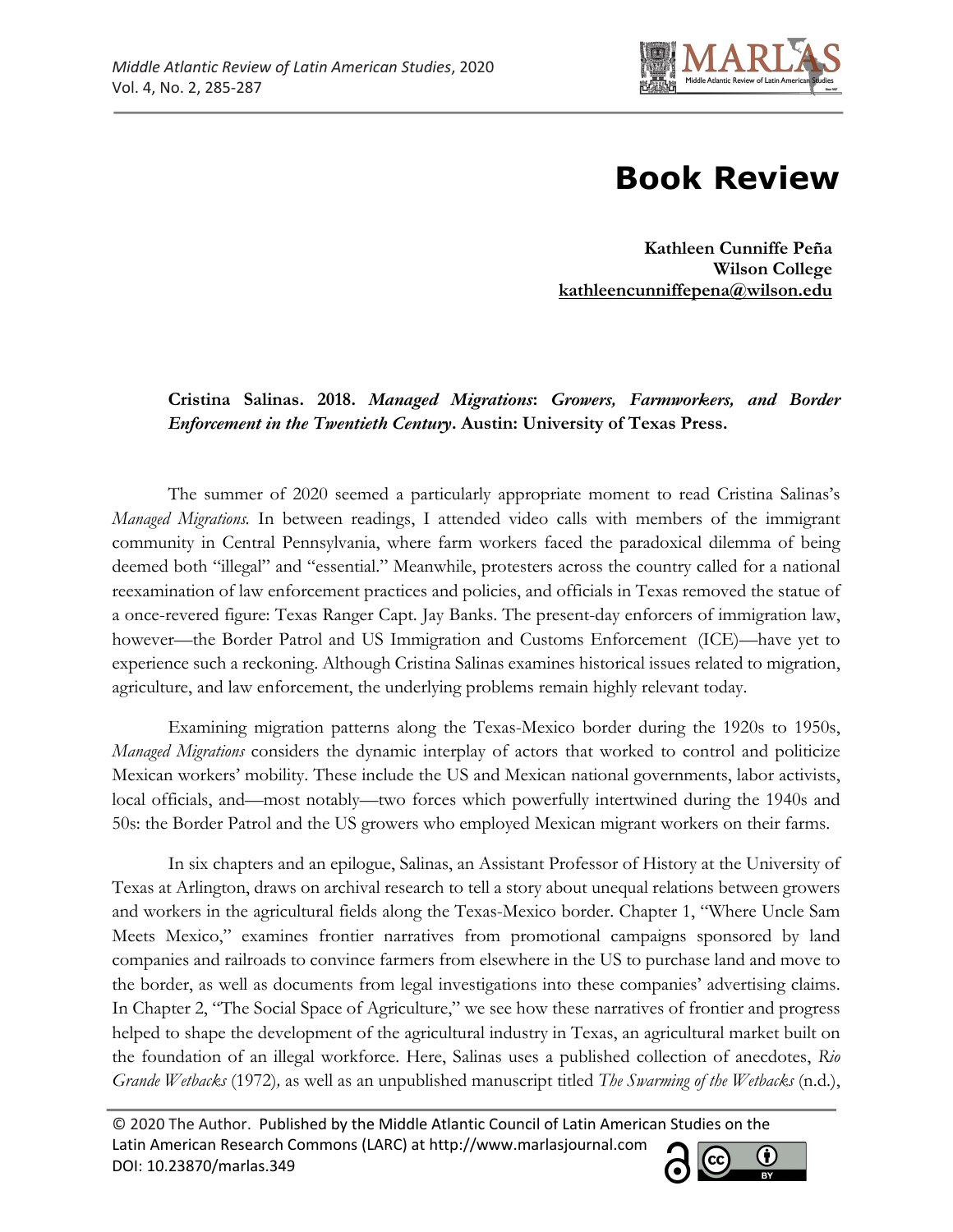## *Middle Atlantic Review of Latin American Studies*

both written by South Texas grower/farm owner Carrol Norquest, to shed light on the daily interactions of workers and growers as well as the general attitudes of growers toward the Mexicans who crossed the border each year to work on their farms.

Salinas draws a symbolic parallel between growers and slave owners, while acknowledging important differences. Slave owners once embodied both paternalism and coercion; however, Salinas notes that in South Texas growers took on a seemingly protective, paternalistic attitude toward their workers, while the Border Patrol—formed in 1924—occupied themselves with the task of coercion. Although growers may have carefully crafted an image of themselves as protecting migrant laborers from deportation by the Border Patrol, Norquest's anecdotes, supported by interviews with former workers from the Norquest farm, suggest that the same farmers often used personal connections and power networks to negotiate with the Border Patrol on the ground, ensuring that workers were deported *only after* picking had concluded.

Ultimately, Salinas impugns the popular assumption that growers opposed government intervention by the Border Patrol and the forerunner of ICE, the US Immigration and Naturalization Service (INS), showing instead that they benefitted directly from the arbitrary enforcement of immigration law. In addition, and perhaps most importantly, this study suggests that the existence of these immigration enforcement agencies led to the perpetuation of undocumented labor and low wages for farm workers: "Rather than reduce access to low-waged Mexican laborers, the growth of the Border Patrol during the mid-twentieth century helped create the conditions for workers' low wages through the selective restriction of undocumented workers' mobility" (12–13).

Arbitrary immigration enforcement and the problematic nature of deportation are the subjects of "The Flexible Border" (chapter 3), which examines the INS's increasing use of "voluntary departure" during the 1940s. Looking at archival newspapers from mid-century such as the *El Paso Times* and the *El Paso Herald Post*, annual reports published by the INS, and congressional hearings from the Wickersham Commission (Report on Enforcement of Deportation Laws), Salinas argues that these documents "tell a story paradoxically based on flexibility, the facilitation of movement, and ambiguity, rather than on deterrence, rigidity and clarity" (83). Flexibility in the enforcement of US immigration law resulted from the significant political influence of southwestern growers, who often colluded with INS to ensure that they met deportation goals without impacting the growing seasons. Many of these historical issues remain pertinent today; growers might be willing to express their disagreement with immigration policy in private but will not do so publicly for fear of retaliation in the form of ICE raids. Now, as at mid-century, the enforcement of immigration law is never black and white, but rather dependent on political ties and economic imperatives.

Chapter 4, "Exploitative Villains or Community Leaders?," focuses on the role of the state (both Mexican and US) in regulating labor contractors and scapegoating them for workers' desperate conditions while ignoring the real problem of extremely low agricultural wages. In one of the book's most fascinating episodes, "El Paso/The Passage" (chapter 5), Salinas relates the incident of October 16, 1948, when, at an impasse in bracero negotiations between the Mexican and US governments, growers facilitated a mass crossing of unauthorized workers, loaded them onto trucks, and took them